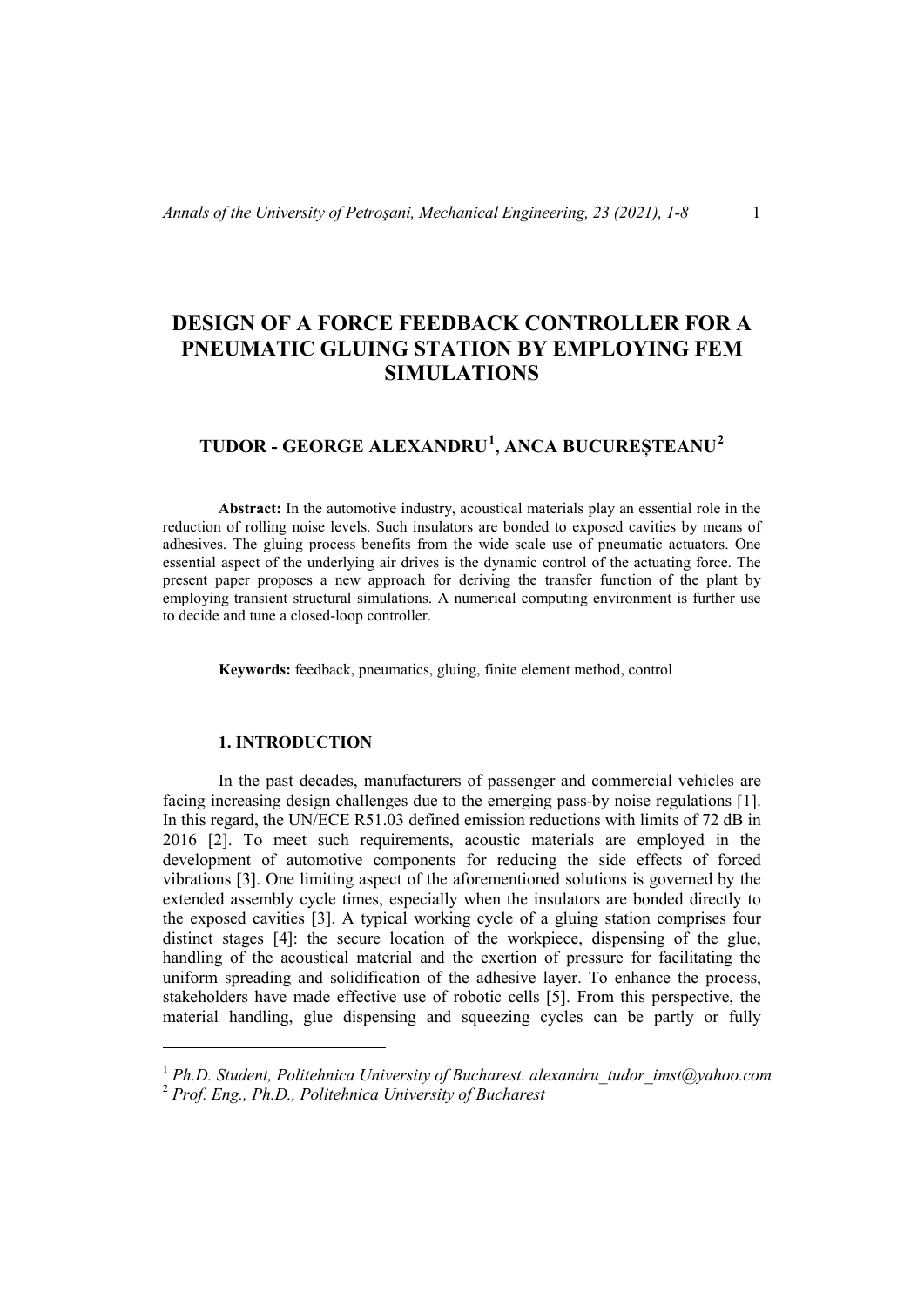automated with the support of actuating systems [6]. In this regard, pneumatic air drives are one of the most popular choices [7]. This is due to the fact that the gluing process is fast-moving, demands low output forces and coarse positioning accuracy. Even so, pneumatic actuators require an adequate force feedback control methodology for maintaining a constant contact pressure [8]. The problem becomes even more complex due to the non-linear behavior of the porous or hyperelastic materials employed [9]. To overcome such issues, the present paper proposes a new approach for evaluating the dynamic behavior of the plant with the support of transient structural analysis based on the Finite Element Method (FEM). At first, a simplified simulation model is developed comprising the insulating material and the part subjected to the treatment process. Imprints of the moving elements are performed to materialize the junction areas. A step load is considered for evaluating the output contact pressure. In the next stage, the system identification toolbox from MATLAB is employed for deriving a transfer function from the simulation data. The representation of the process is transferred to the Simulink environment for deciding an optimal control strategy. The given concepts are proved by means of a practical study.

### **2. THE DESCRIPTION OF THE STUDIED GLUING STATION**



The studied gluing station is illustrated in figure 1.

**Fig.1** Isometric view of the main components of the studied gluing station

The solution comprises a working table (1) that is employed to configure the stationary and air-driven modules required to restrain all the degrees of freedom of a sheet metal workpiece (2). This objective is completed with the support of pneumatic power clamps (3) and standalone columns that are used for locating the part in radial (4) and axial directions (5). Adhesive spots are applied in prescribed locations found at the junction between the workpiece and the acoustical material (6). A human operator or an industrial manipulator carries out the handling of the parts. The spreading and solidification of the adhesive layer is ensured by means of an end-effector (7) that is equipped with an array of compact double-acting pneumatic cylinders (8). Rubber cushioning (9) is provided at the bottom of the rods to enhance the contact pressure.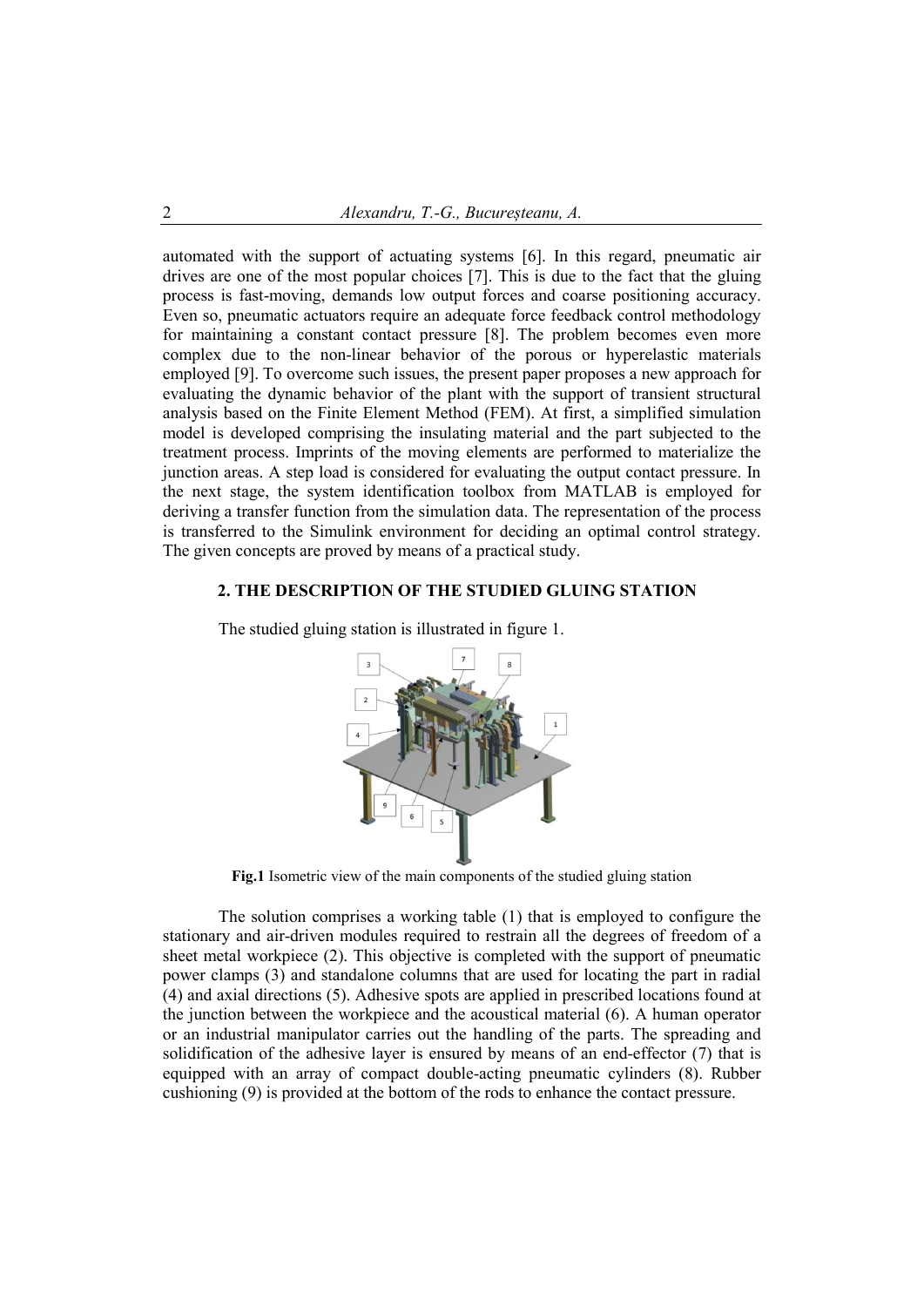Figure 2 depicts the pneumatic diagram required to control the force and velocity of the air-driven actuators.



**Fig.2** Pneumatic diagram for the velocity and force control of a single cylinder

Compressed air is feed to the system by means of a 7 bar supply source. The working agent is filtered, lubricated and its pressure is adjusted with the support of a preparation unit. A 5/2 solenoid directional valve is employed to power groups of double-acting pneumatic cylinders. In the operating positions, the air flows from the pressure to the actuator ports. A proportional pressure regulator is included to dynamically adjust the operational parameters of the pneumatic cylinder in the positive movement end-position. Two analogue pressure sensors are used to confirm the set point value. A one-way flow control valve is included to limit the velocity of the pneumatic cylinder in the negative movement end-position. Thus, the sticking between the cushioning of the piston rod and the acoustical material is avoided. Spring loaded check valves are employed to constrain the flow in the exhaust stage of the cylinder.

The minimum operational requirements of the pneumatic cylinders are identified based on sizing methodology depicted in [10]. In this regard, the actual force of one cylinder can be derived from:

$$
F = p_a \cdot S \ge F_m + F_f + F_i \tag{1}
$$

Where: F represents the force exerted by the piston rod [N],  $p_a$  the supply pressure [MPa], S the cross-section area of the piston  $[mm^2]$ ,  $F_m$  the required force [N],  $F_f$  the frictional force [N] and  $F_i$  the inertial force [N].

The effects of the resistive loads are taken into account in the sizing stage by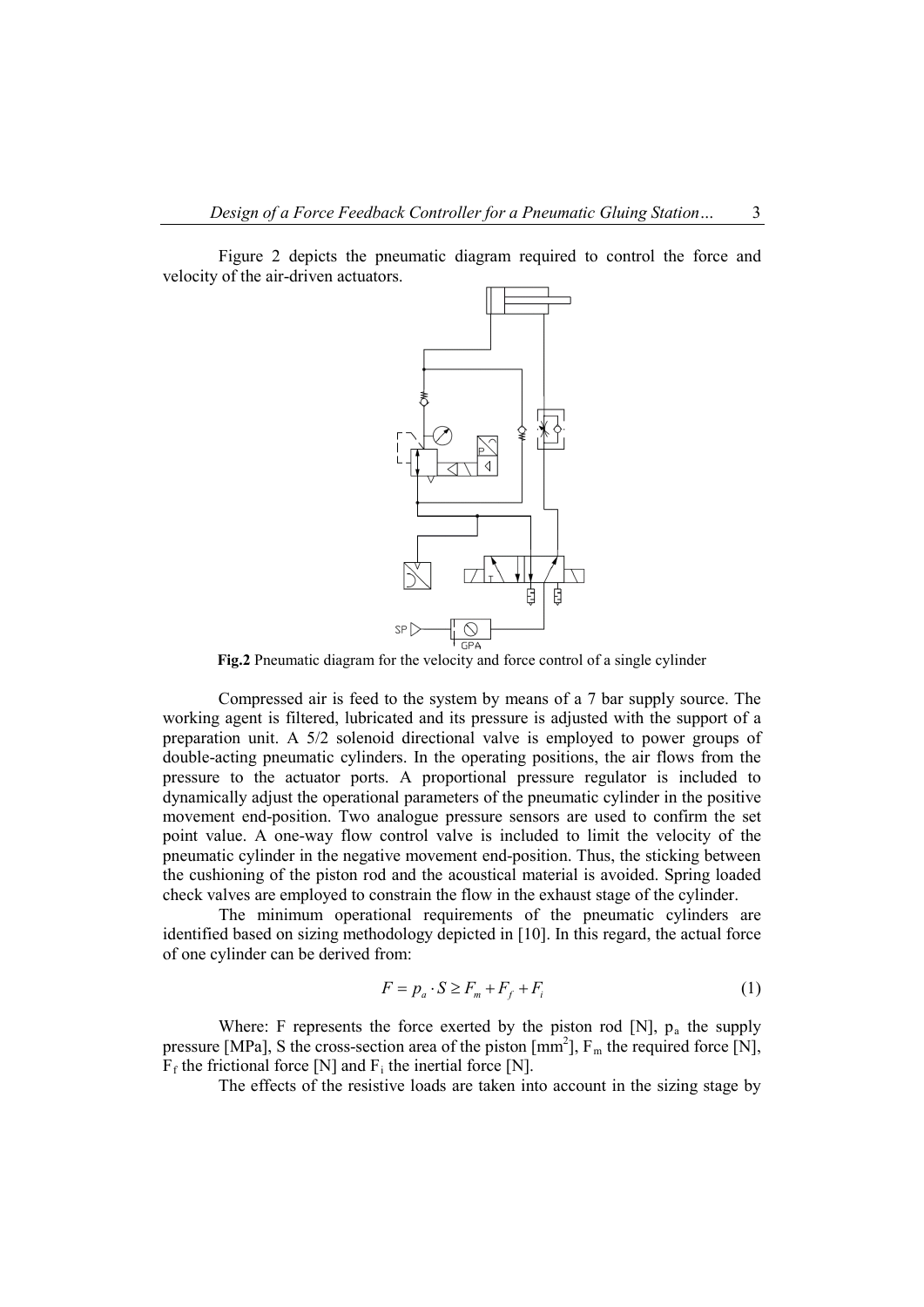means of a coefficient  $k = 1.2$  ... 1.5, that is decided based on the velocity of the piston rod:

$$
F_u = k \cdot F_m \tag{2}
$$

The section area  $S_1$  [mm<sup>2</sup>] of the piston for a double acting pneumatic cylinder can be calculated as:

$$
S_1 = \frac{\pi \cdot \left(D^2 - d^2\right)}{4} \tag{3}
$$

Where: D and d represent the piston and rod diameters [mm].

Based on relationships  $(1-3)$  the diameter of the cylinder  $D_c$  [mm] can be derived as:

$$
D_c = \frac{4 \cdot F_u}{\pi \cdot p_a} \tag{4}
$$

The rod thickness coefficient is taken into account for identifying the optimal diameter of the piston rod:

$$
\phi = \frac{D^2}{D^2 - d^2} \tag{5}
$$

Based on 5, the diameter of the piston rod d [mm] can be calculated as:

$$
d = D \cdot \sqrt{\frac{\phi - 1}{\phi}} \tag{6}
$$

The air consumption of the pneumatic cylinder for a 1 cm positive stroke can be identified as:

$$
q_a = \frac{p}{p_0} \cdot \frac{\pi}{4} \cdot D^2 \cdot 10^{-5} \tag{7}
$$

Where: p represents the absolute pressure at the input of the cylinder [bar] and  $p_0$  a pressure coefficient of 1.013 [bar].

The air consumption of the pneumatic cylinder for a 1 cm negative stroke can be identified as:

$$
q_r = \frac{p}{p_0} \cdot \frac{\pi}{4} \cdot \left( D^2 - d^2 \right) \cdot 10^{-5} \tag{8}
$$

Thus, the air consumption of the pneumatic cylinder for a complete cycle can be deprived as:

$$
q = (q_a + q_r) \cdot c \tag{9}
$$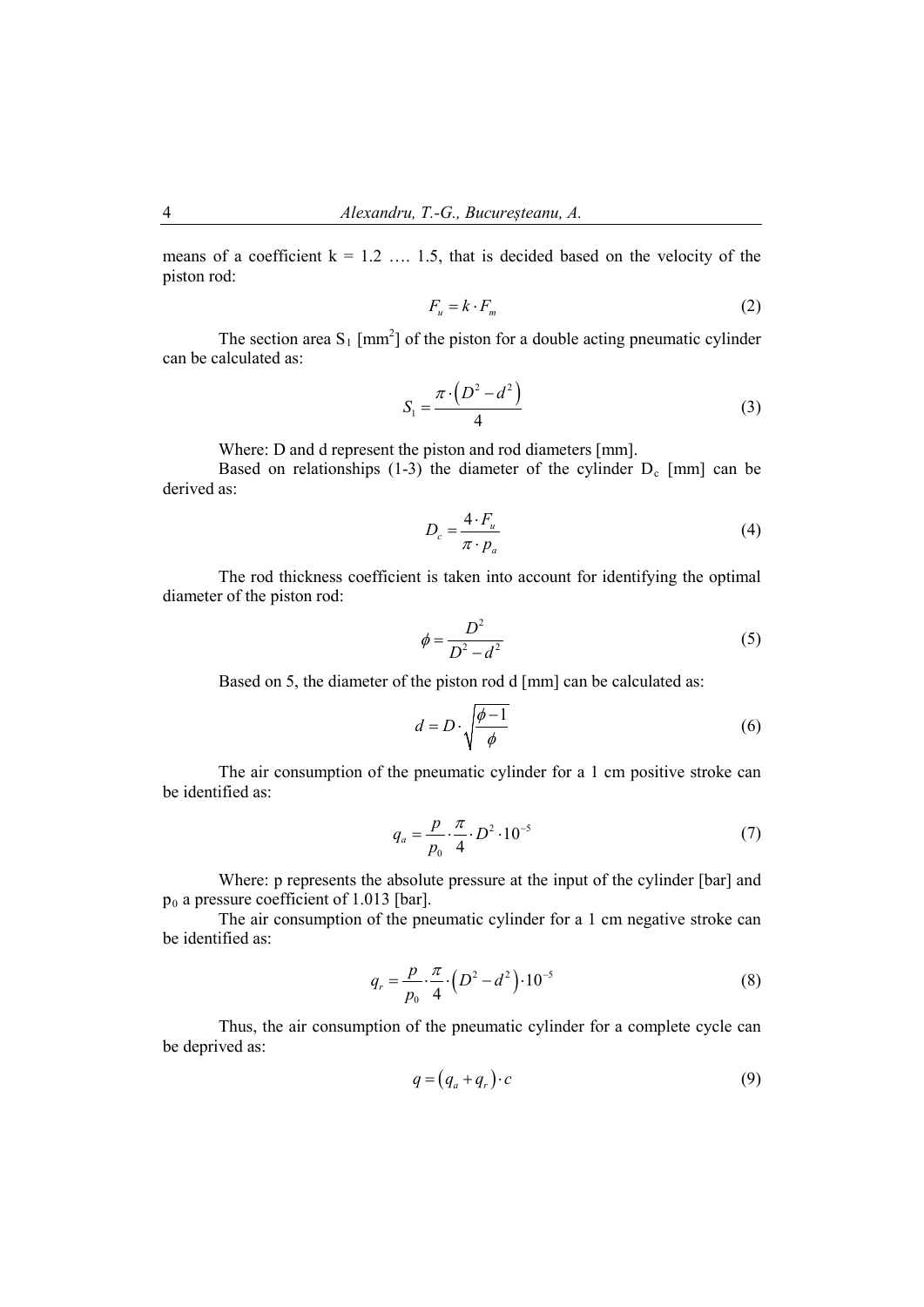Where: c represents the stroke [cm].

From 9, the air flow requirements of a pneumatic cylinder can be identified as:

$$
Q = q \cdot n \tag{10}
$$

Where: Q represents the air flow [l/min].

Table 1 represents the results achieved, based on the methodology depicted above.

| Parameter | Value | Unit       | Comments                                                                      |  |  |
|-----------|-------|------------|-------------------------------------------------------------------------------|--|--|
| $F_m$     | 250   | N          | Defined by the most critical squeezing force                                  |  |  |
| c         | 82    | mm         | Maximum stroke in the positive movement end-position                          |  |  |
| n         | 20    | cycles/min | Maximum number of cycles / minute                                             |  |  |
|           |       | bar        | From the pressure source                                                      |  |  |
|           | 12    | mm         | Minimum diameter of the cylinder, in accordance with<br><b>UNI ISO 3320</b>   |  |  |
| d         | 6     | mm         | Minimum diameter of the piston rod, in accordance with<br><b>UNI ISO 3320</b> |  |  |
|           | 16.38 | Nl/min     | Minimum air flow requirements                                                 |  |  |

|  | Table 1 Minimum requirements of the pneumatic cylinder |  |  |
|--|--------------------------------------------------------|--|--|
|  |                                                        |  |  |

## **3. THE DEVELOPMENT OF THE SIMULATION MODEL**

The development and tuning of a control methodology requires in the first stage the definition of mathematical expression that describes the relationship between the input and the output of the plant. One approach is to evaluate the dynamic behavior of the system under a step load by experimental means. The results can be used to identify an s-domain transfer function with the support of the statistical methods of system identification procedures [11].

A transient structural simulation model is developed to overcome the resource requirements of physical experiments [12]. The model consists of a 3D representation of the acoustical material. Imprints are performed to materialize the piston rod cushioning – insulator interaction area (Fig.2).



**Fig.2** Simplified representation of insulator (1) and the piston-rod cushioning interaction area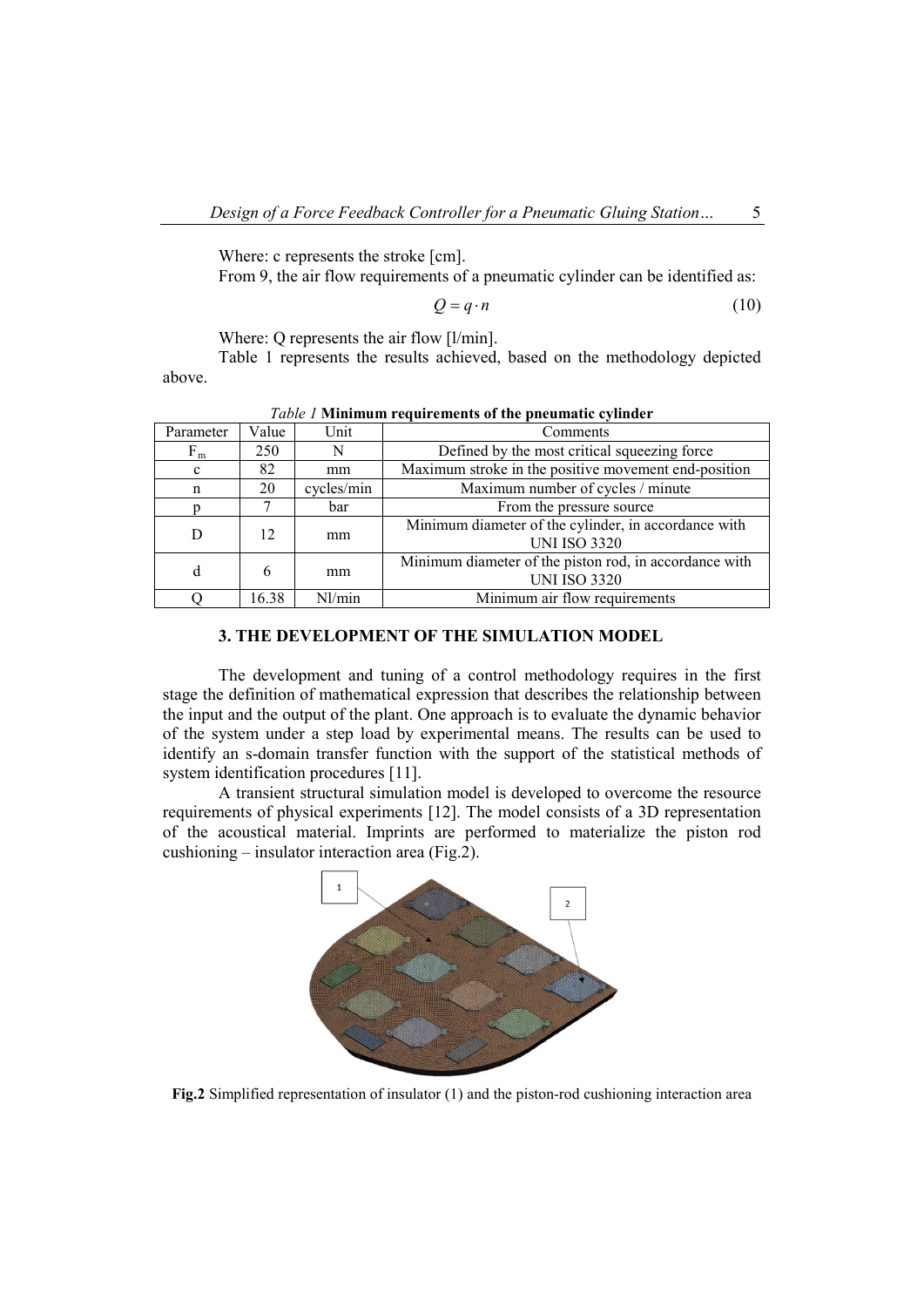ANSYS Workbench interface is used for developing the FEM model [13]. The material used is a COR12V Cork thermoset elastomer. Its characteristics are defined based on uniaxial, biaxial, shear stress-strain curves. Volumetric test data is included as volume ratio vs. hydrostatic pressure. The non-linear stress-strain behavior is modeled by including a Neo-Hookean hyperplastic material model definition.

The rubber cushioning employed at piston rod ends is kept in the simulation model for all pneumatic cylinders. Contact elements are defined to capture the frictional interaction between the bodies. The result of interest is the time vs. contact pressure.

In the next stage, the maximum force developed by each pneumatic cylinder is applied as a step pressure that is acting on the cushioning of each piston rod.

Figure  $3 - a$  and b depicts the maximum over time total deformation [mm] and equivalent von-Mises stress [MPa] occurring at the level of the insulator material.



**Fig.3** Maximum over time total deformation (mm) and von-Mises Stress of the insulator

## **4. FORCE-FEEDBACK CONTROL**

The contact pressure vs. time curve derived from the transient structural analysis is employed for identifying a transfer function that fits the output of the model with a low margin of error. MATLAB System Identification toolbox is used for this purpose.

A 2 pole and 1 zero transfer function was estimated with 99% accuracy, having a final prediction error of 5.34⋅10<sup>-7</sup> and a mean squared error of 3.92⋅10<sup>-7</sup>. The parameters of the function are presented in equation 9:

$$
G(s) = \frac{0.0001 \cdot s + 0.000173}{s^2 + 0.4788 \cdot s + 0.168}
$$
 (11)

In the next stage, the step response of the system is compared with the results derived from the transient analysis. A good match can be noticed between the two curves (Fig.4).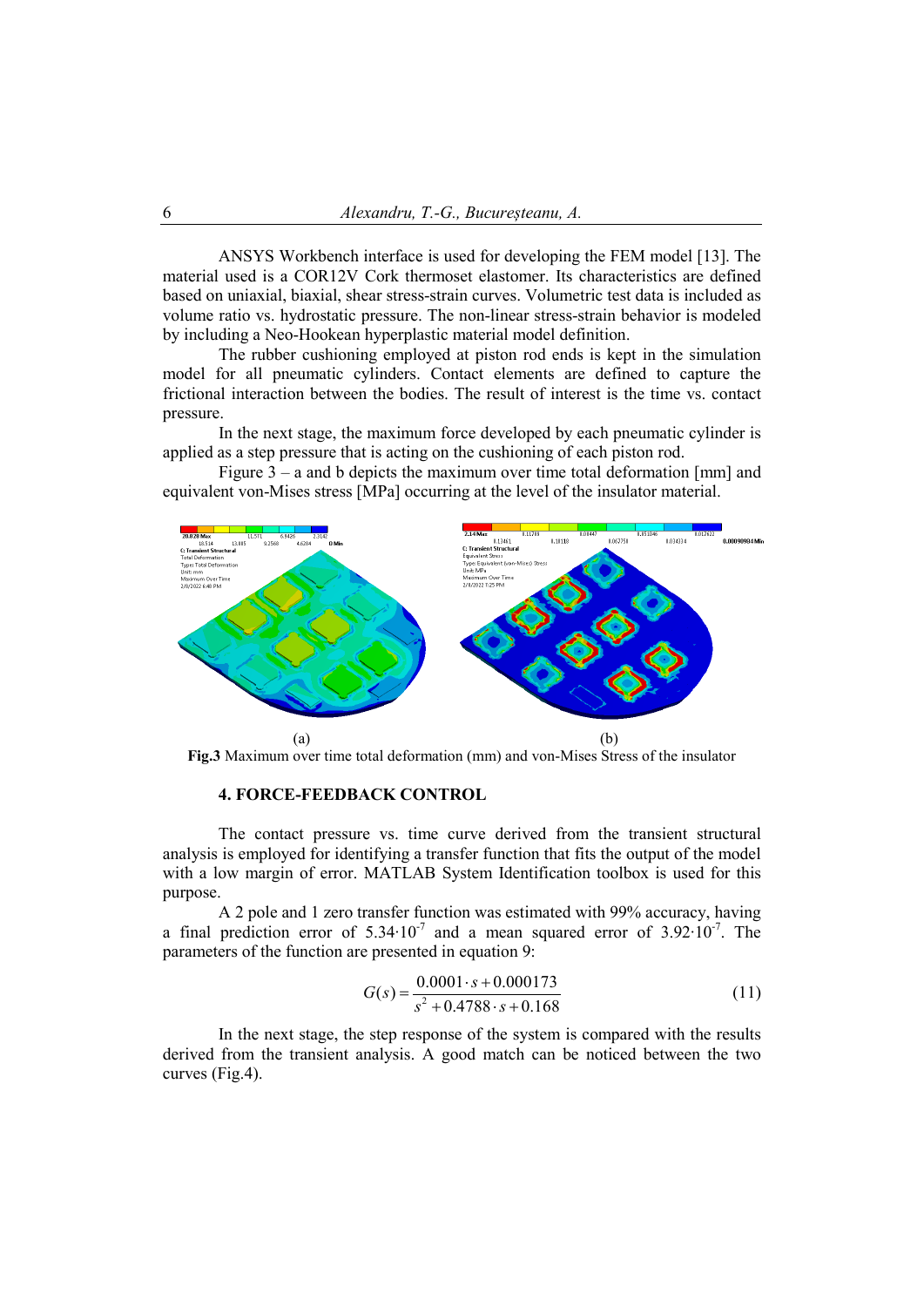

**Fig.4** Step response of the system achieved by the transfer function and FEM Simulation model

The contact pressure gain error between the output of the estimated transfer function and the FEM simulation model is 3.84% and the settling time error is 5.83%.

In the last stage, the MATLAB Simulink environment is employed for developing and tuning a closed-loop PID controller [14]. A transport delay of 0.5 seconds is included based on the response of the differential proportional pressure regulator from the physical system. The saturation limits are defined by considering the maximum operating force of the pneumatic cylinders. Tuning of the controller gains is completed by using the model-based procedure.

Figure 5 depicts the step response of the system after tuning.



**Fig.5** Step response of the system achieved by the open-loop transfer function and the PID controller

## **5. CONCLUSIONS**

The present paper addresses the issues of force feedback control in pneumatic gluing stations. A FEM simulation model is employed for evaluating the step response of the system. The resulting contact pressure vs. time graph is used for identifying an s-domain transfer